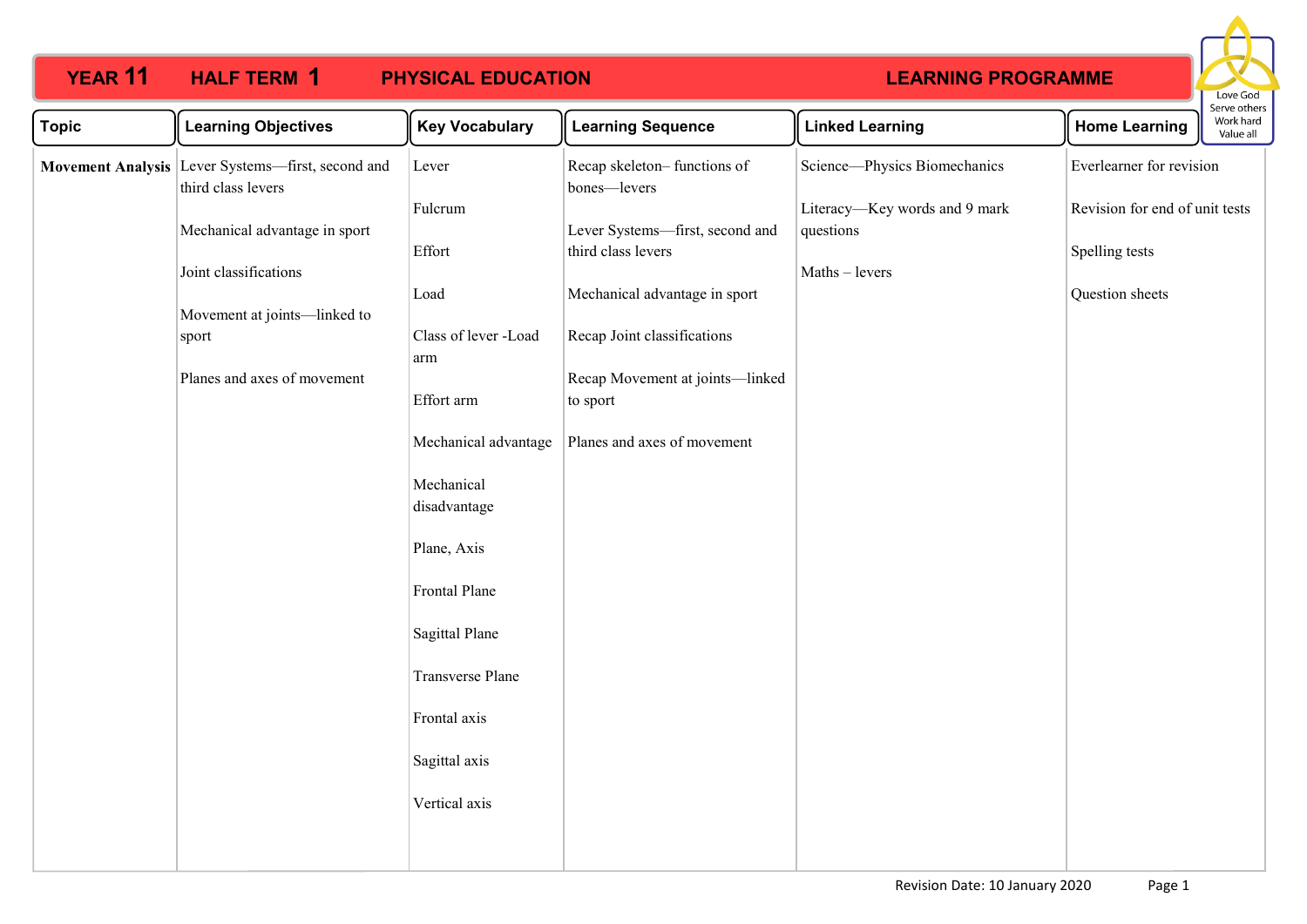

| <b>Topic</b>                     | <b>Learning Objectives</b>                                                                                   | <b>Key Vocabulary</b>                                                                                                                                                                    | <b>Learning Sequence</b>                                                                      | <b>Linked Learning</b>                    | Serve others<br>Work hard<br><b>Home Learning</b><br>Value all |  |
|----------------------------------|--------------------------------------------------------------------------------------------------------------|------------------------------------------------------------------------------------------------------------------------------------------------------------------------------------------|-----------------------------------------------------------------------------------------------|-------------------------------------------|----------------------------------------------------------------|--|
| Health, Fitness and<br>Wellbeing | Physical, emotional and social<br>health                                                                     | Health / Well-being                                                                                                                                                                      | Physical, emotional and social<br>health                                                      | Wellbeing-PHSE                            | Everlearner for revision                                       |  |
|                                  | Lifestyle choices<br>Sedentary lifestyle and                                                                 | Quantitative data<br>Qualitative data                                                                                                                                                    | Lifestyle choices<br>Sedentary lifestyle and                                                  | Healthy Active Lifestyles<br>Science-Diet | Revision for end of unit tests<br>Spelling tests               |  |
|                                  | consequences                                                                                                 | Fitness                                                                                                                                                                                  | consequences                                                                                  | Maths-use of data                         | Question sheets                                                |  |
|                                  | Balanced diet and the role of<br>nutrients<br>Dietary manipulation in sport<br>Optimum weight<br>Use of data | Lifestyle choices<br>Sedentary lifestyle<br>Overweight /<br>Overfat / Obese<br>Macronutrients<br>Carbohydrate loading<br>Micronutrients<br>Hydration<br>Optimum weight<br>Energy balance | Balanced diet and the role of<br>nutrients<br>Dietary manipulation in sport<br>Optimum weight |                                           |                                                                |  |
|                                  |                                                                                                              |                                                                                                                                                                                          |                                                                                               |                                           |                                                                |  |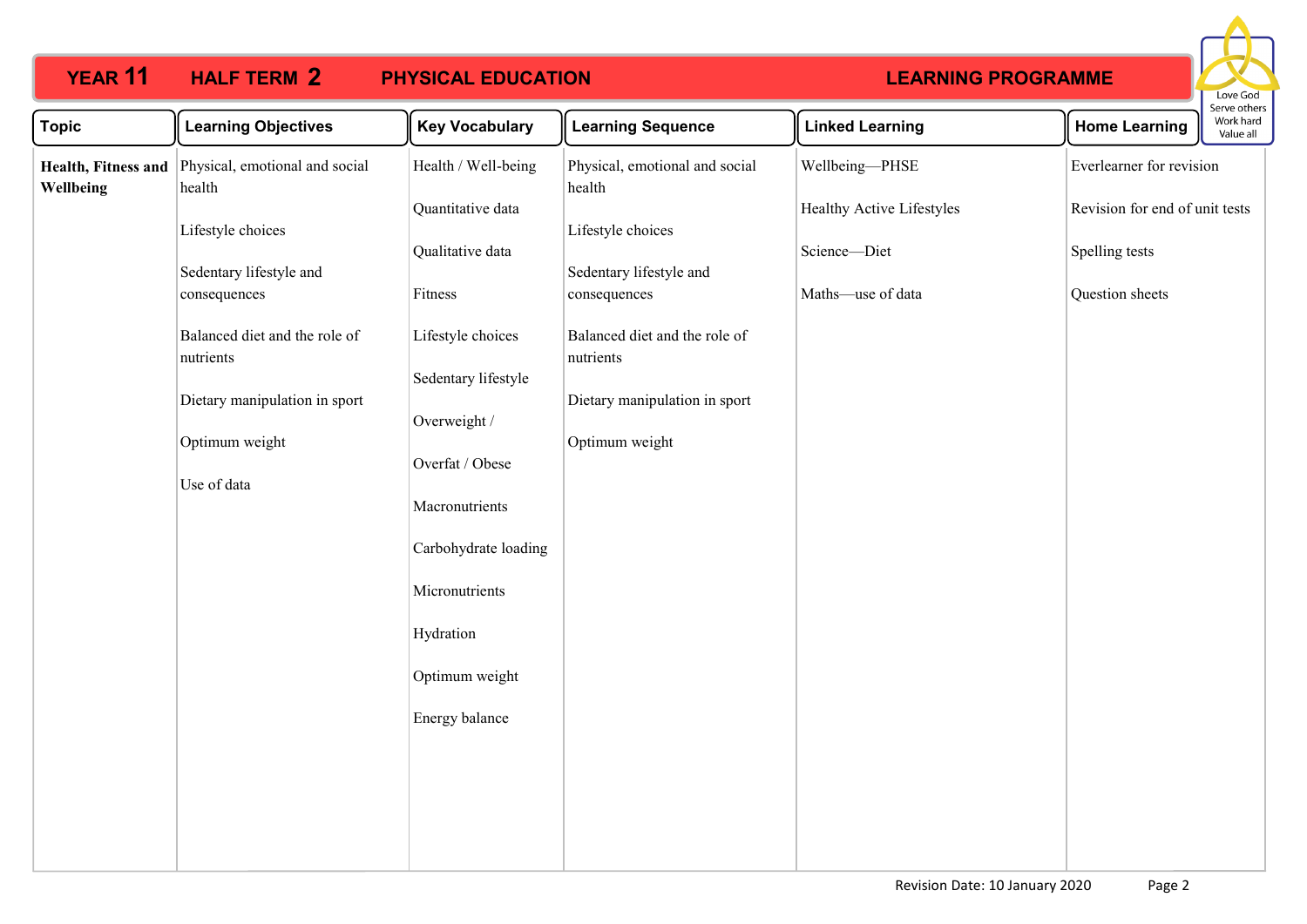

| <b>Topic</b>             | <b>Learning Objectives</b>   | <b>Key Vocabulary</b>                   | <b>Learning Sequence</b>     | <b>Linked Learning</b>                     | <b>Home Learning</b>           | Work hard<br>Value all |  |
|--------------------------|------------------------------|-----------------------------------------|------------------------------|--------------------------------------------|--------------------------------|------------------------|--|
| <b>Sports Psychology</b> | Goal setting - SMART targets | Skill / Continuum<br>Closed-Open skills | Goal setting - SMART targets | Literacy-Key words and 9 mark<br>questions | Everlearner for revision       |                        |  |
|                          | Classification of skills     |                                         | Classification of skills     |                                            | Revision for end of unit tests |                        |  |
|                          | Forms of practice            | Basic-Complex<br>Low-High               | Forms of practice            | Maths-use of data                          | Spelling tests                 |                        |  |
|                          |                              |                                         |                              | Exam Preparation - target setting          |                                |                        |  |
|                          | Types of guidance            | Fixed, Variable<br>Massed               | Types of guidance            |                                            | Question sheets                |                        |  |
|                          | Use of data                  |                                         | Use of data                  |                                            |                                |                        |  |
|                          |                              | Distributed practice                    |                              |                                            |                                |                        |  |
|                          |                              | Goal setting &                          |                              |                                            |                                |                        |  |
|                          |                              | <b>SMART Targets</b>                    |                              |                                            |                                |                        |  |
|                          |                              | Guidance Visual /<br>Verbal             |                              |                                            |                                |                        |  |
|                          |                              |                                         |                              |                                            |                                |                        |  |
|                          |                              | Manual                                  |                              |                                            |                                |                        |  |
|                          |                              | Mechanical                              |                              |                                            |                                |                        |  |
|                          |                              | guidance                                |                              |                                            |                                |                        |  |
|                          |                              | Feedback                                |                              |                                            |                                |                        |  |
|                          |                              | Intrinsic                               |                              |                                            |                                |                        |  |
|                          |                              | Extrinsic                               |                              |                                            |                                |                        |  |
|                          |                              | Concurrent                              |                              |                                            |                                |                        |  |
|                          |                              | Terminal                                |                              |                                            |                                |                        |  |
|                          |                              | Mental rehearsal                        |                              |                                            |                                |                        |  |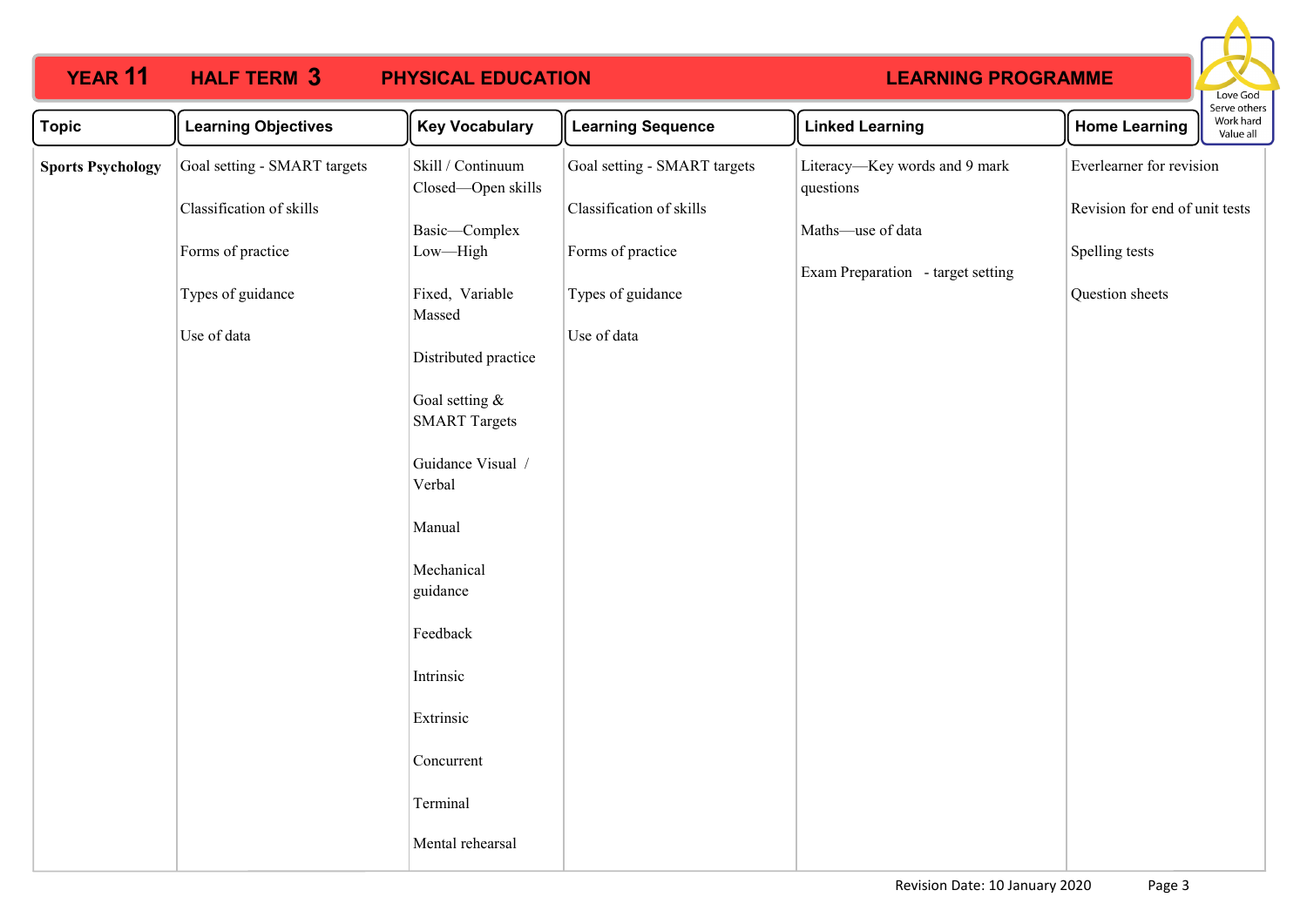

| <b>Topic</b>                        | <b>Learning Objectives</b>                                                                      | <b>Key Vocabulary</b>              | <b>Learning Sequence</b>                                | <b>Linked Learning</b>                     | <b>Home Learning</b>                                       | serve others<br>Work hard<br>Value all |
|-------------------------------------|-------------------------------------------------------------------------------------------------|------------------------------------|---------------------------------------------------------|--------------------------------------------|------------------------------------------------------------|----------------------------------------|
| Socio-Cultural<br><b>Influences</b> | Factors affecting participation in<br>physical activity<br>Participation rate trends and use of | Grass roots<br>participation       | Factors affecting participation in<br>physical activity | Literacy-Key words and 9 mark<br>questions | Everlearner for revision<br>Revision for end of unit tests |                                        |
|                                     | data<br>Commercialisation and the media                                                         | Gender<br>Age                      | Participation rate trends and use of<br>data            | Maths-use of data participation rates      | Spelling tests                                             |                                        |
|                                     | Sporting behaviours                                                                             | Socio-economic group               | Commercialisation and the media<br>Sporting behaviours  |                                            | Question sheets                                            |                                        |
|                                     | Deviance in sport                                                                               | Ethnicity<br>Disability            | Deviance in sport                                       |                                            |                                                            |                                        |
|                                     |                                                                                                 | Commercialisation                  |                                                         |                                            |                                                            |                                        |
|                                     |                                                                                                 | Gamesmanship                       |                                                         |                                            |                                                            |                                        |
|                                     |                                                                                                 | Sportsmanship<br>Deviant behaviour |                                                         |                                            |                                                            |                                        |
|                                     |                                                                                                 |                                    |                                                         |                                            |                                                            |                                        |
|                                     |                                                                                                 |                                    |                                                         |                                            |                                                            |                                        |
|                                     |                                                                                                 |                                    |                                                         |                                            |                                                            |                                        |
|                                     |                                                                                                 |                                    |                                                         |                                            |                                                            |                                        |
|                                     |                                                                                                 |                                    |                                                         |                                            |                                                            |                                        |